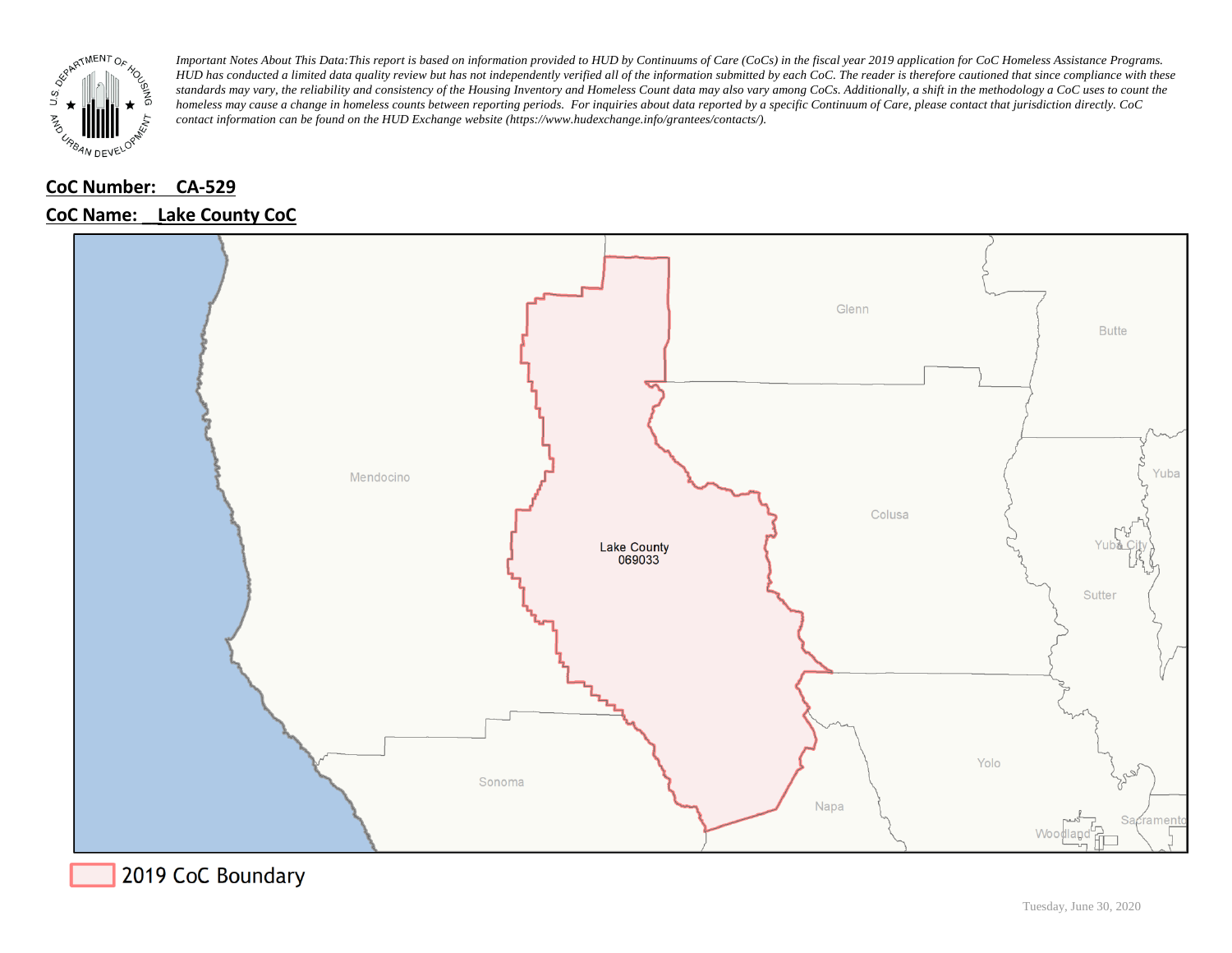

## **CoC Number: CA-529 CoC Name: \_\_ Lake County CoC**



Tuesday, June 30, 2020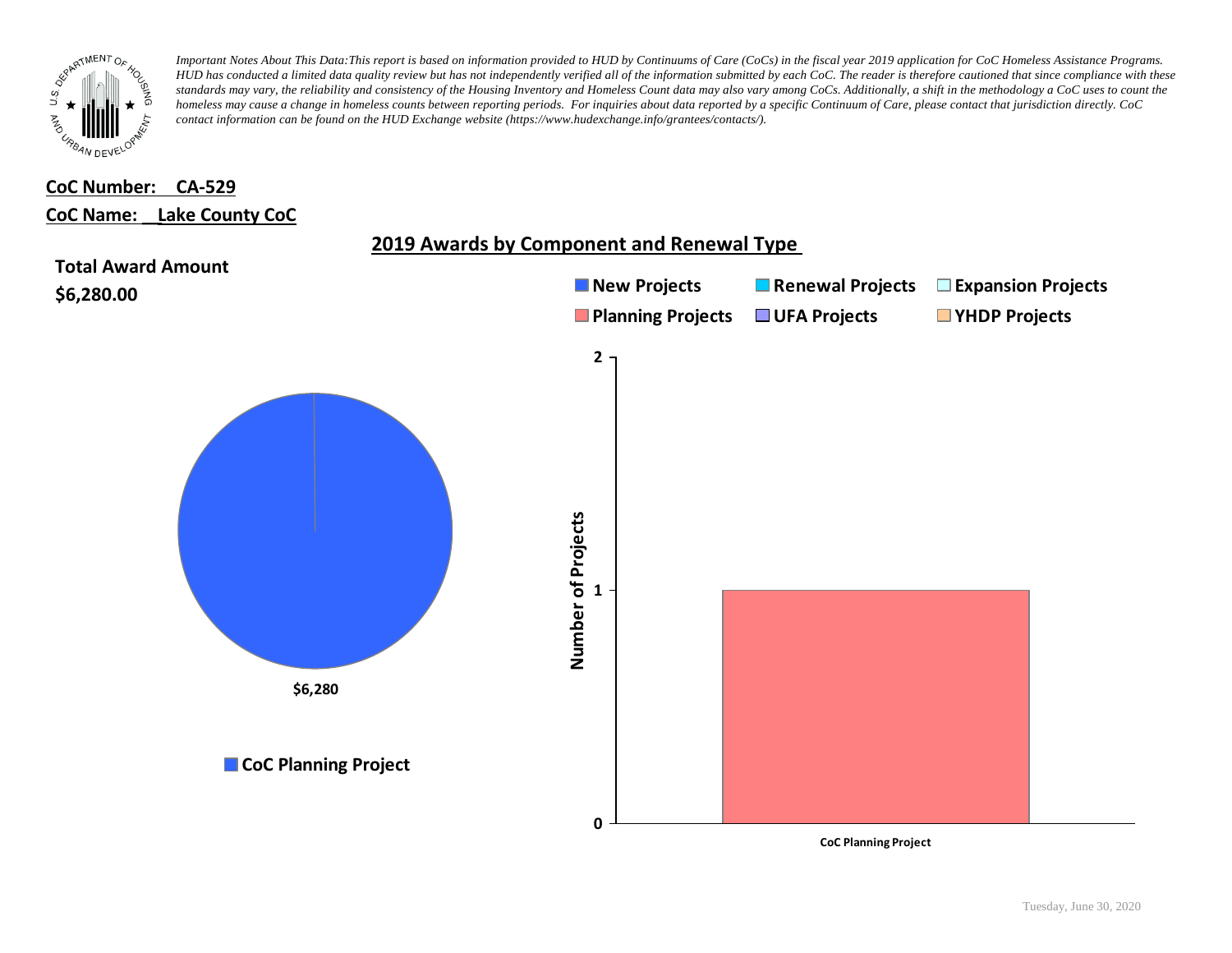

## **CoC Number: CA-529 CoC Name: \_\_ Lake County CoC**



## **2019 Housing Inventory Summarized by Target Population and Bed Type**

<sup>1</sup> Adult & Child Beds refer to beds for households with one adult (age 18 or older) and at least one child (under the age of 18).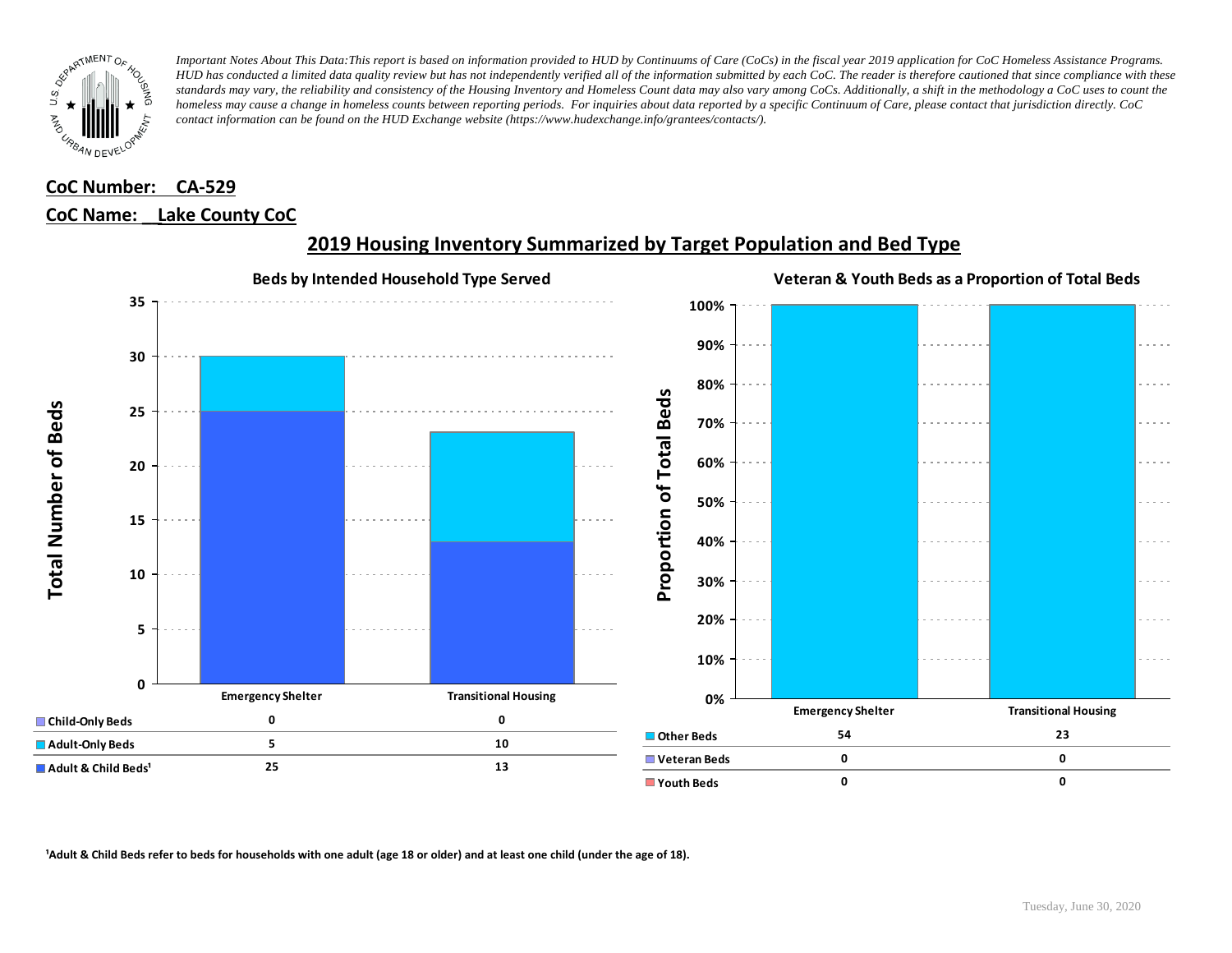

## **CoC Number: CA-529 CoC Name: \_\_ Lake County CoC**

## **2019 Point in Time Count Summarized by Household Type**



\* Safe Haven programs are included in the Transitional Housing category.

¹This category includes single adults, adult couples with no children, and groups of adults. ²This category includes households with one adult and at least one child under age 18.

³This category includes persons under age 18, including children in one-child households, adolescent parents and their children, adolescent siblings, or other household configurations composed only of children.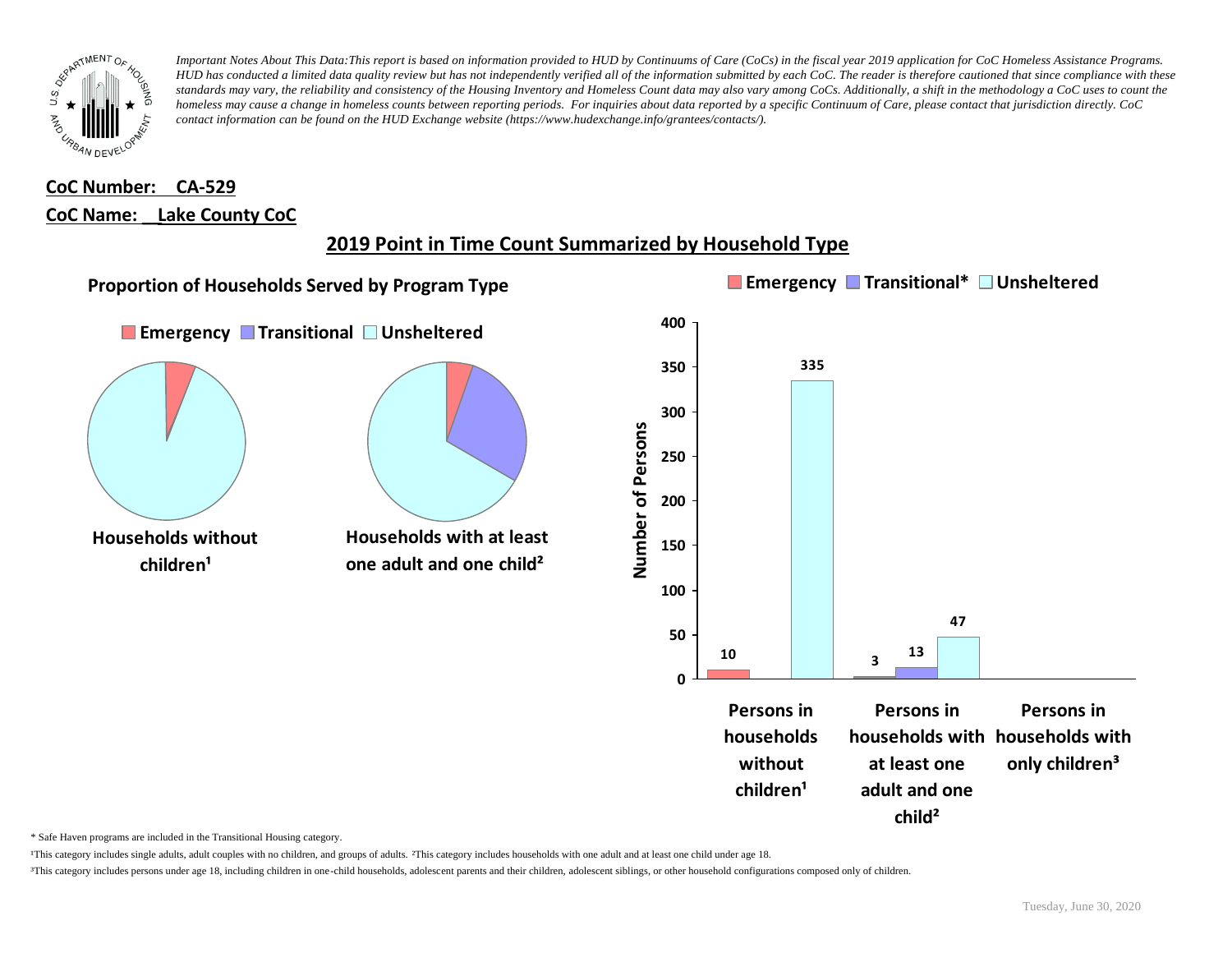

## **CoC Number: CA-529 CoC Name: \_\_ Lake County CoC**



### **2019 Point-In-Time Count Proportion of Persons in each Age Group by Household Type**

\* Safe Haven programs are included in the Transitional Housing category.

¹This category includes single adults, adult couples with no children, and groups of adults. ²This category includes households with one adult and at least one child under age 18.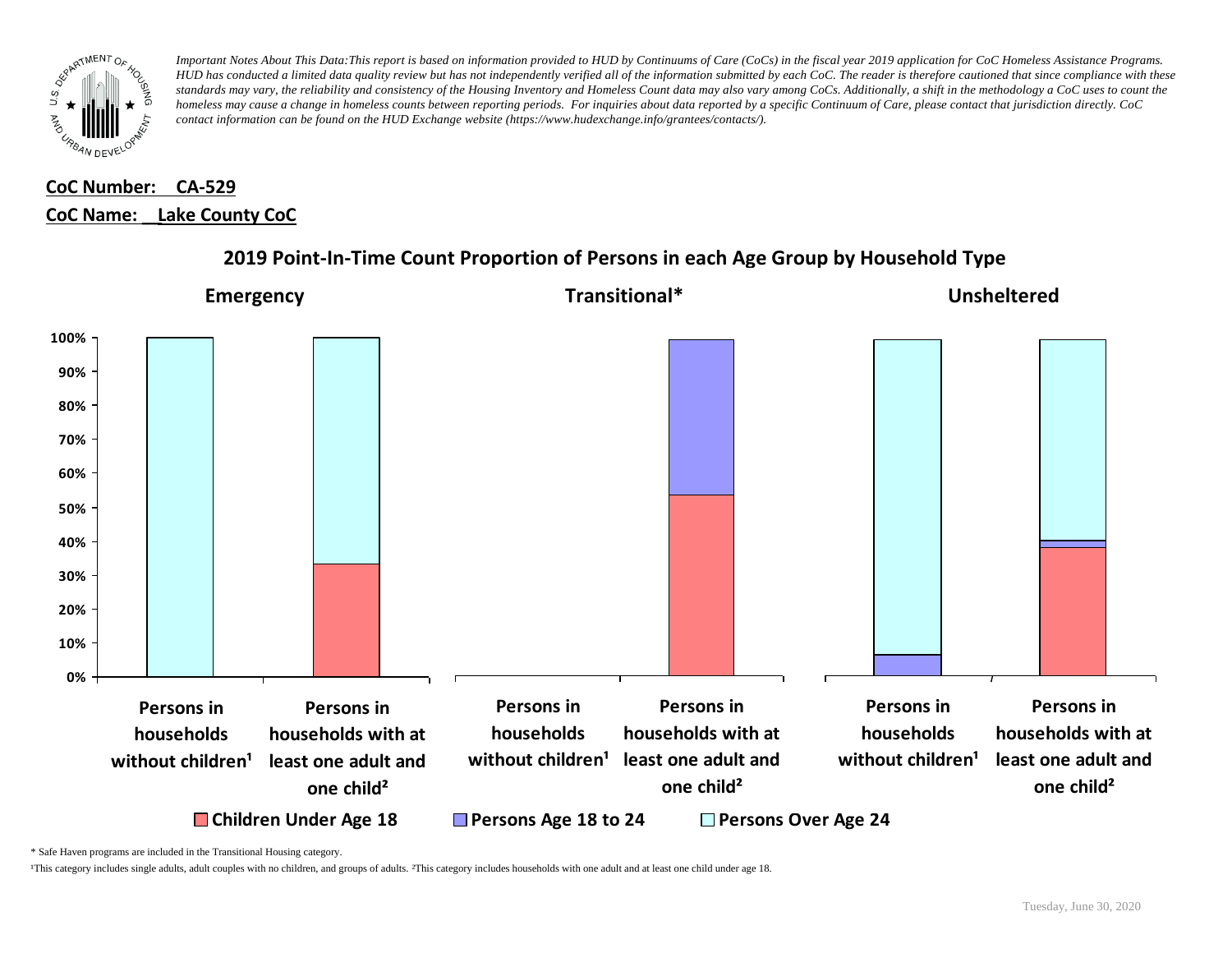

#### **CoC Number: CA-529**

#### **CoC Name: \_\_ Lake County CoC**



#### **2019 Point in Time Count Summarized by Chronically Homeless by Household Type**

\* Safe Haven programs are included in the Transitional Housing category.

¹This category includes single adults, adult couples with no children, and groups of adults. ²This category includes households with one adult and at least one child under age 18.

³This category includes persons under age 18, including children in one -child households, adolescent parents and their children, adolescent siblings, or other household configurations composed only of children.